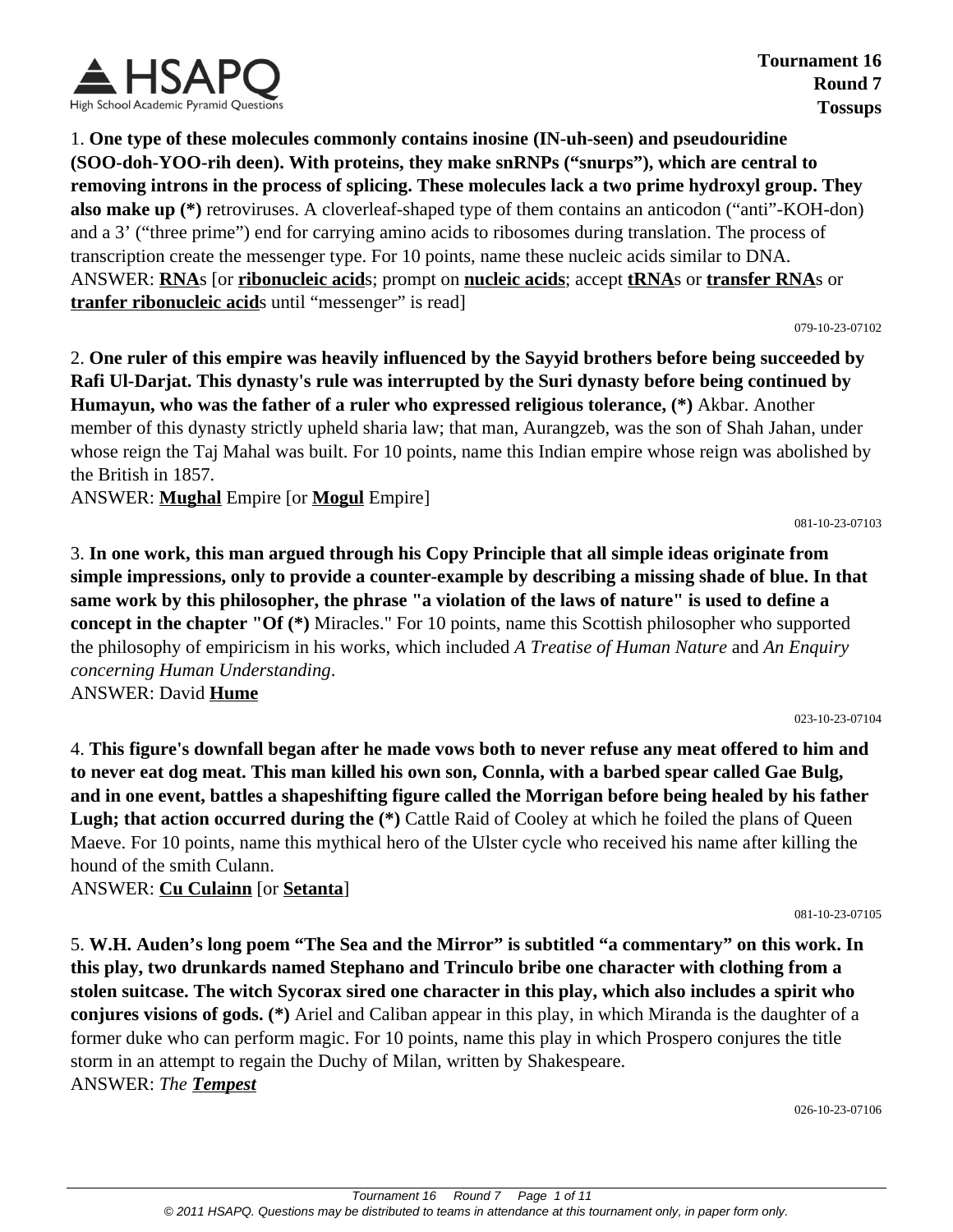6. **One painter depicted philosophy, medicine, and jurisprudence on the ceiling of a university in this city; those works were destroyed by fleeing SS troops in 1945. This city was home to the artist of**  *Bride of the Wind***, who paired up with Egon Schiele (SHAY-luh) and another artist to create its namesake "Secession." That artist is also known for his gold-inspired** *Portrait of Adele Bloch-Bauer I* **and (\*)** *The Kiss*. For 10 points, name this city that was home to Gustav Klimt and two schools of composers, a noted art mecca in Austria. ANSWER: **Vienna** [or **Wien**; or **Wean**]

026-10-23-07107

003-10-23-07108

040-10-23-07109

7. **The strong form of Planck's formulation of this statement requires a unity quantum mechanical degeneracy in the ground state. That formulation was based on a consequence of the Nernst-Simon formulation, which and is a generalization of the Nernst Heat Theorem. This statement says that the limit of the change in** (\*) entropy for a transformation approaches zero as temperature approaches zero. For 10 points, name this statement whose "unattainability" form states that absolute zero cannot be reached in a finite number of steps.

ANSWER: **Third Law of Thermodynamics**

8. **In one novel by this author, Lucius Harney hides his engagement to Annabel Balch despite his romantic relationship with Charity Royall. In addition to writing** *Summer***, she wrote about Undine Spragg's succession of marriages in** *The Custom of the* **(\*)** *Country*. She is better known for a work in which Mattie Silver is left crippled following a sledding accident. For 10 points, name this author of *Ethan Frome*.

ANSWER: Edith **Wharton**

9. **This nation saw a massacre of its citizens at Volhynia. After the rule of Edward Gierek, an agreement in this country led to the formation of an independent trade union led by a former electrician. That trade union in this country was formed in Gdansk and called Solidarity. An invasion of this country occurred one week after two other countries agreed to the (\*)** Molotov-Ribbentrop Pact. For 10 points, name this nation whose 1939 invasion marked the start of World War II when it was attacked on both fronts by Germany and Russia. ANSWER: Republic of **Poland** [or Rzeczpospolita **Polska**]

081-10-23-07110

10. **One of this author's title characters meets Edith Cortright while travelling across Europe with his wife Fran. Another of his title characters is an alcoholic lawyer who later becomes a Methodist minister. This author of** *Dodsworth* **and** *Elmer* **(\*)** *Gantry* set many of his works in the fictional city of Zenith, Winnemac, including a novel in which Paul Reisling shoots his wife Zilla. For 10 points, name this author of *Babbitt* and *Main Street*. ANSWER: Harry Sinclair **Lewis**

024-10-23-07111

11. **This man replaced Gabriele de Launay with Massimo D'Azeglio after the truce of Vignale was viewed unfavorably, even though he had been lucky to obtain generous terms after coming to power in the wake of a defeat at Novara. He was excommunicated following the Battle of Castelfiardo, though that decision would be reversed by Pope Pius IX shortly before his death. Succeeded by Umberto I, this man played a role (\*)** unification of the nation that he ruled, which he completed with the aid of Count Cavour and Giuseppe Garibaldi. For 10 points, name this king of Italy. ANSWER: **Victor Emmanuel II** [prompt on **Victor Emmanuel**]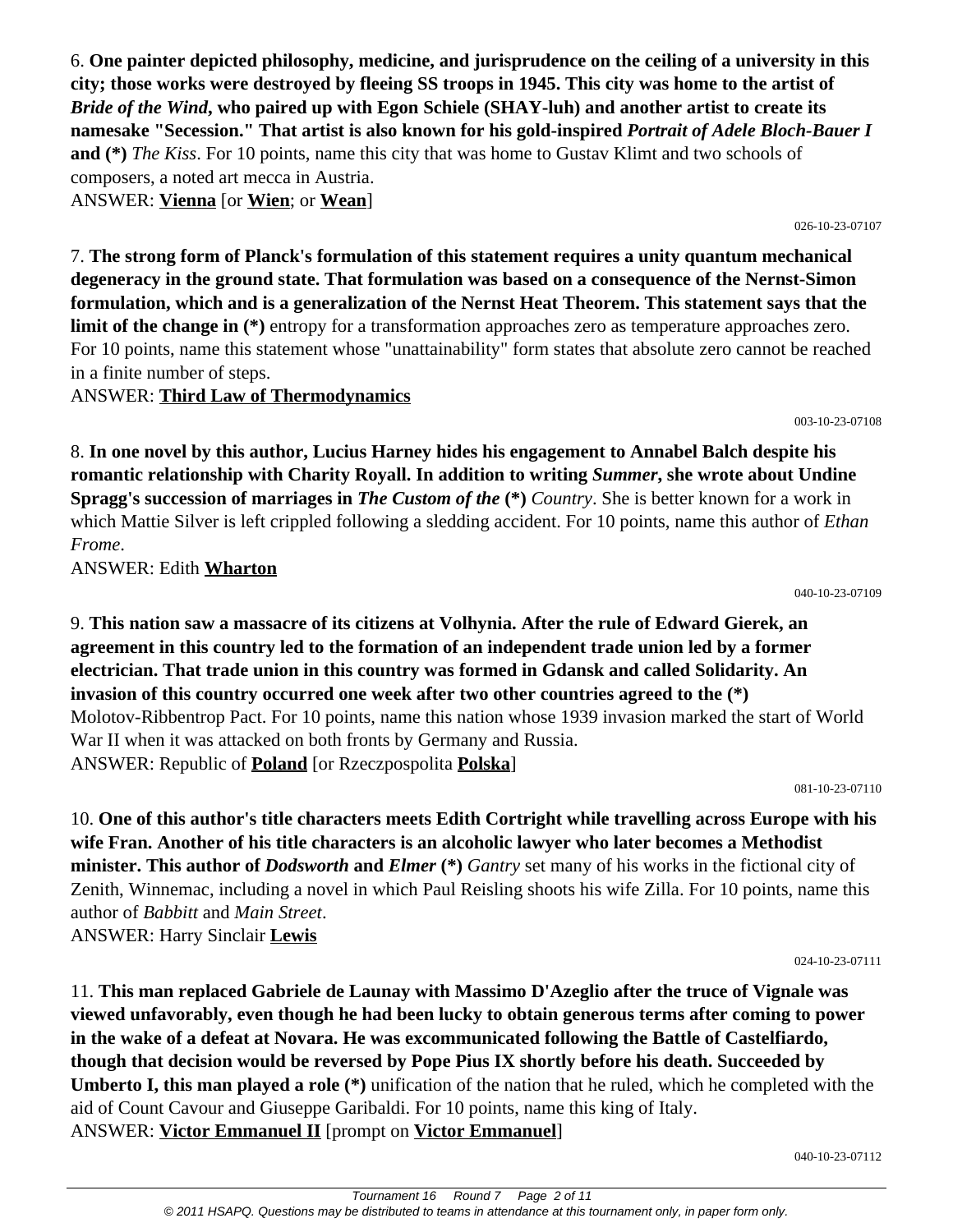12. **This artist depicted himself with his wife Saskia in** *The Prodigal Son in the Tavern***. A man wearing a gold chain rests his hand on a small sculpture in another work by this artist, who also created a work depicting a man holding a blue and yellow flag and an illuminated girl carrying a dead chicken on her belt. That work by this painter of** *Aristotle Contemplating a Bust of Homer* **was commissioned by Captain (\*)** Frans Banning Cocq to depict his militia. For 10 points, name this 17th century Dutch artist who also painted *The Night Watch*? ANSWER: **Rembrandt** Harmenszoon van Rijn

13. **In this state, the "Friendship Nine" initiated the "jail no bail" strategy by insisting on serving their sentences after being arrested during a sit-in. During the Revolution, Nathanael Greene faced Alexander Stewart at Eutaw Springs in this state. A fifteen hundred dollar lottery payoff was used to plot a slave rebellion in this state by (\*)** Denmark Vesey. This state saw the battles of Cowpens and Camden during the Revolution and its Nullification movement was led by John Calhoun. For 10 points, name this first state to secede from the union, the site of Fort Sumter. ANSWER: **South Carolina**

14. **In acoustics, this quantity equals sounds intensity times area. In fluid dynamics, it equals pressure times the volumetric flow rate. In rotational mechanics, this quantity equals angular velocity times torque. In electricity, it equals current squared times (\*)** resistance. In kinematics, it equals velocity times force. It is most simply expressed as work over time. For 10 points, name this quantity measured in Watts.

ANSWER: **power**

15. **As a result of this language's contact with Persian, it lost number agreement between adjective and noun endings, and instead uses postpositions for that purpose. Its only noun inflections are for the "direct" and "oblique" cases. This language evolved from Khari Boli and is written in the (\*)** Devanagari script, unlike its more Arabic-influenced cousin, Urdu. It has more native speakers in the country where it is an official tongue than Telugu, Bengali, or Tamil. For 10 points, name this language which is prominent in northern India. ANSWER: **Hindi** [or **Hindustani**]

16. **An early publication of this work, in Max Seiffert's** *Organum***, was given the inauthentically slow tempo of quarter note = 56. This piece, written by the composer of the** *Hexachordum Apollinis***, was originally paired with a gigue in the same key. It features a chaconne-like sequence from the basso continuo consisting of the notes (\*)** D-A-B-F sharp-G-D-G-A repeated 28 times, over which three violins play a series of variations in the namesake strict imitative form. For 10 points, name this work by Johann Pachelbel.

ANSWER: **Canon** and Gigue **In D**

082-10-23-07117

019-10-23-07116

#### 079-10-23-07115

015-10-23-07114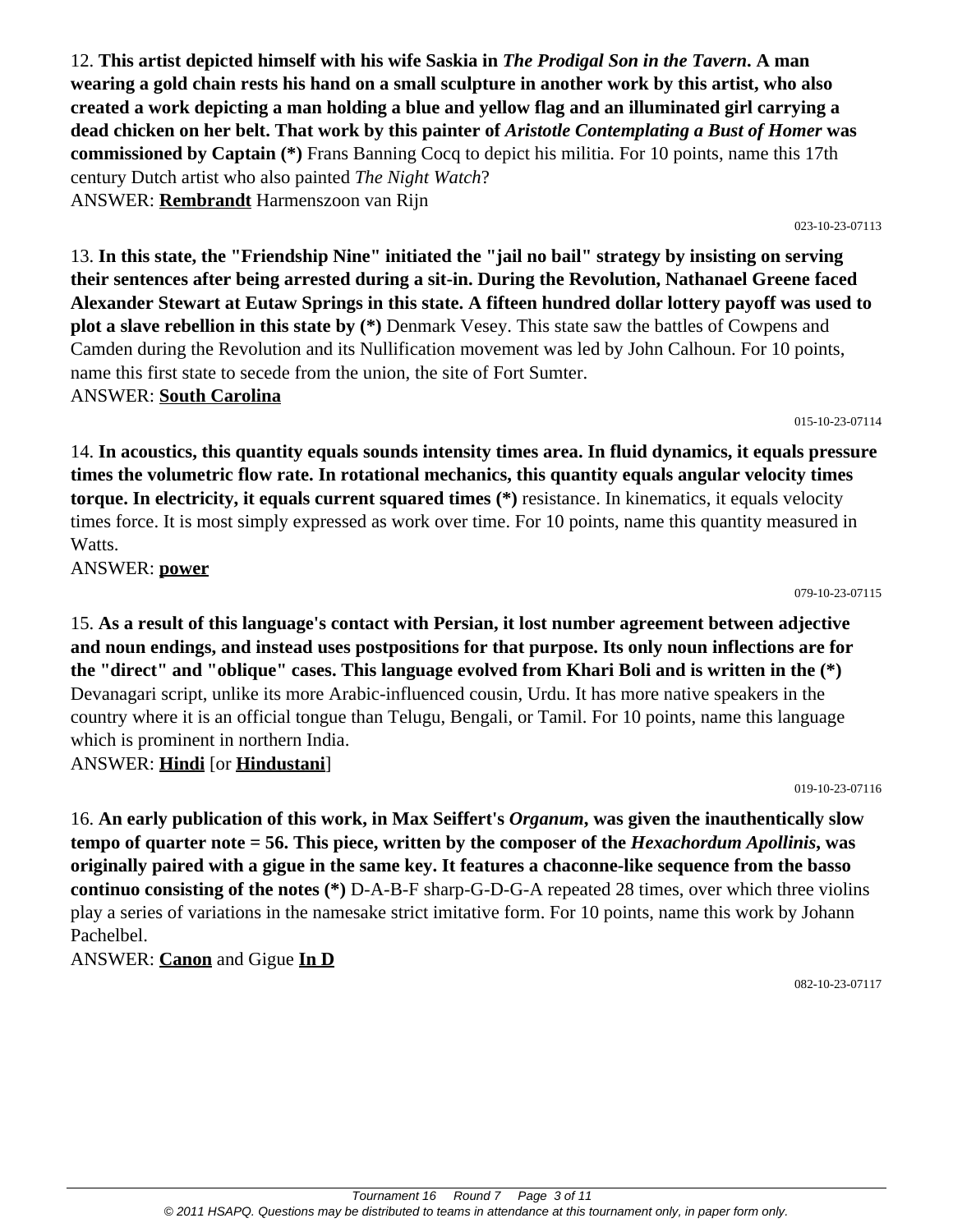17. **This NBA team was upset as the number one seed in its opening round matchup in the 2007 playoffs against the Golden State Warriors. This team lost four straight games to the Miami Heat in its only NBA Finals appearance in 2006. The owner of this team once worked for a day at a (\*)** Dairy Queen after claiming that a ref could not manage one. For 10 points, name this NBA team coached by Rick Carlisle and owned by Mark Cuban, which features players including Jason Terry, Jason Kidd, and Dirk Nowitzki.

ANSWER: **Dallas** Mavericks [or Dallas **Mavericks**]

18. **In one play by this author, one character traps his father in his own house to prevent him from attending the law courts. He also wrote a play in which Cleon competes with a sausage seller named Agoracritus. In another of his plays, the title character tells the women of Greece to withhold sex from their husbands to pressure them into ending the Pelopponesian War. He also wrote a play whose title creatures chant the chorus (\*)** "Brekekekex koax koax." For 10 points, name this author of comedies such as *The Wasps*, *The Knights*, *Lysistrata*, and *The Frogs*. ANSWER: **Aristophanes**

19. **CD19 is an important co-receptor in these cells. They can undergo isotype switching and somatic hypermutation. These cells proliferate in germinal centers, while some of these are relegated to the marginal zone of the spleen. Their activation can be dependently or interdependently of a fellow lymphocyte. They can be divided into memory and (\*)** plasma cells. They develop in the bone marrow and produce the central component of humoral immunity. For 10 points, name these cells that produce

antibodies unlike T cells.

ANSWER: **B** cells [prompt on **lymphocyte**; prompt on **white blood** cell; prompt on **leukocyte**]

001-10-23-07120

030-10-23-07119

20. **This country's Jewish population has diminished from over a quarter of a million to barely five thousand within the last sixty years. This nation's longest river is the Draa River. Its once contested southern border is formed by a perfectly straight latitudinal line. Its northern portion contains the Rif Mountains, while its highest point, Jbel Toubkal, is also the highest peak in the (\*)** Atlas Mountains. Its cities include Marrakech, Tangier, and Fez. For 10 points, name this nation with capital Rabat which is situated across the Strait of Gibraltar from Spain. ANSWER: **Morocco**

040-10-23-07121

21. **This man once earned two of Louisiana's five electoral votes, the only ones he received from a slave state. He worked for eight years to repeal the Gag Rule in Congress. This man lost a Senate seat when he went against his Federalist Party to support the Embargo Bill. As Secretary of State, he purchased the Florida Territory. After winning an election, this man made (\*)** Henry Clay his Secretary of State. For 10 points, name this man who succeeded James Monroe as President, perhaps due to a "corrupt bargain" in the 1824 election.

ANSWER: John **Q**uincy **Adams** [prompt on **Adams**; do not accept "John Adams"]

003-10-23-07122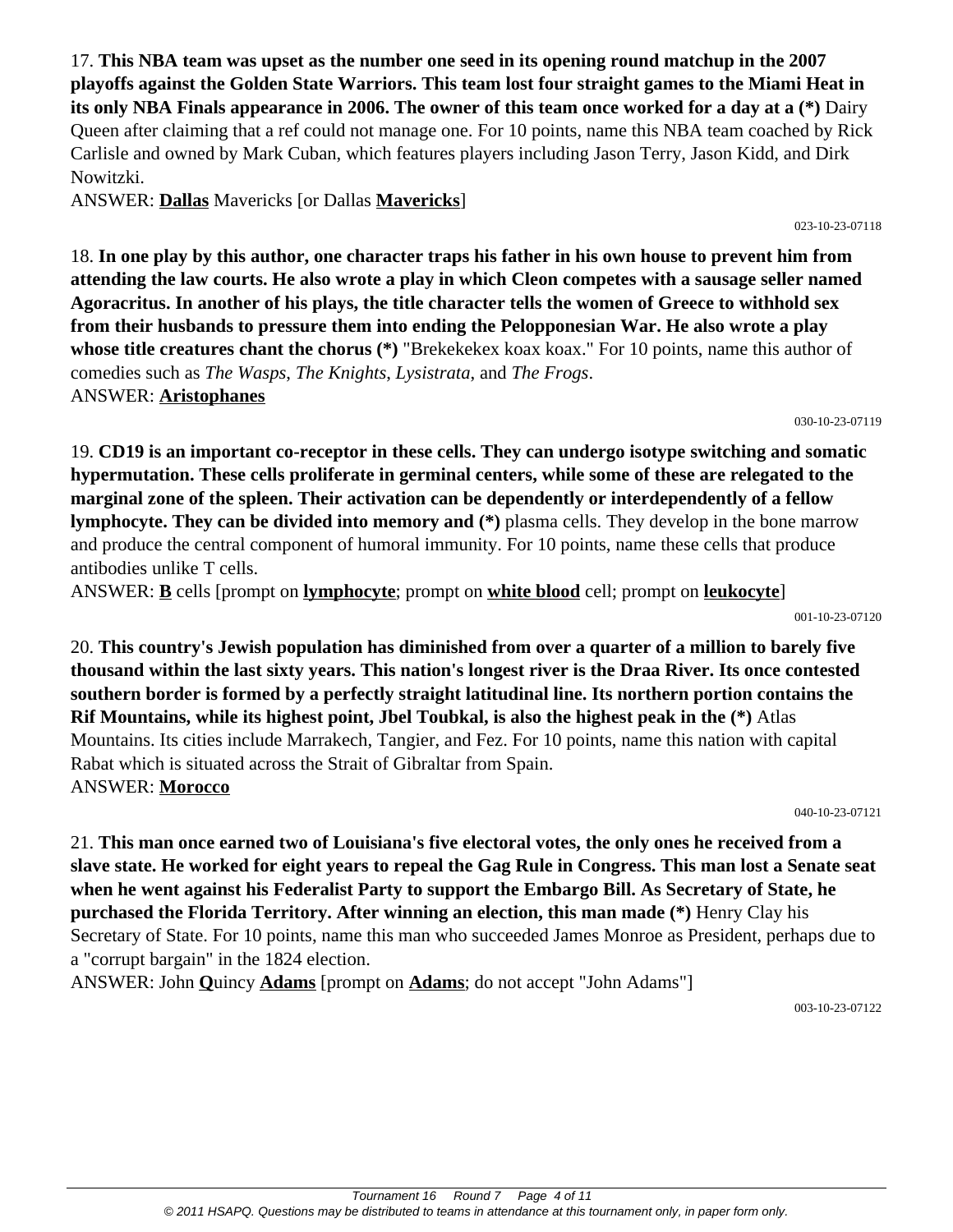22. **One character in this play notes that Socrates is a cat because all cats die and Socrates is dead. The protagonist of this play works at an office with Botard and Dudard and is criticized for his drinking by his friend Jean. That protagonist of this play barricades himself in his room and breaks up with the typist (\*)** Daisy, vowing to fight against the influx of the title creatures. For 10 points, name this absurdist play in which Berenger watches everyone transform into the title animals, a work of Eugene Ionesco.

#### ANSWER: *Rhinoceros*

015-10-23-07123

23. **Antonio Todaro was an influential teacher of this dance during a revival in its popularity in the mid-1980's. Early styles of this dance include orillero (or-ree-YER-oh), cayengue (kah-YEN-"gay"), and salon. A later style of this dance, milonguero, was named after the milongas at which this dance is performed socially. The American version of this dance is most regularly in 2/4 ("two"-"four") time and employs a (\*)** slow-slow-quick-quick-slow step sequence. For 10 points, name this ballroom dance that evolved in Argentina. ANSWER: **tango**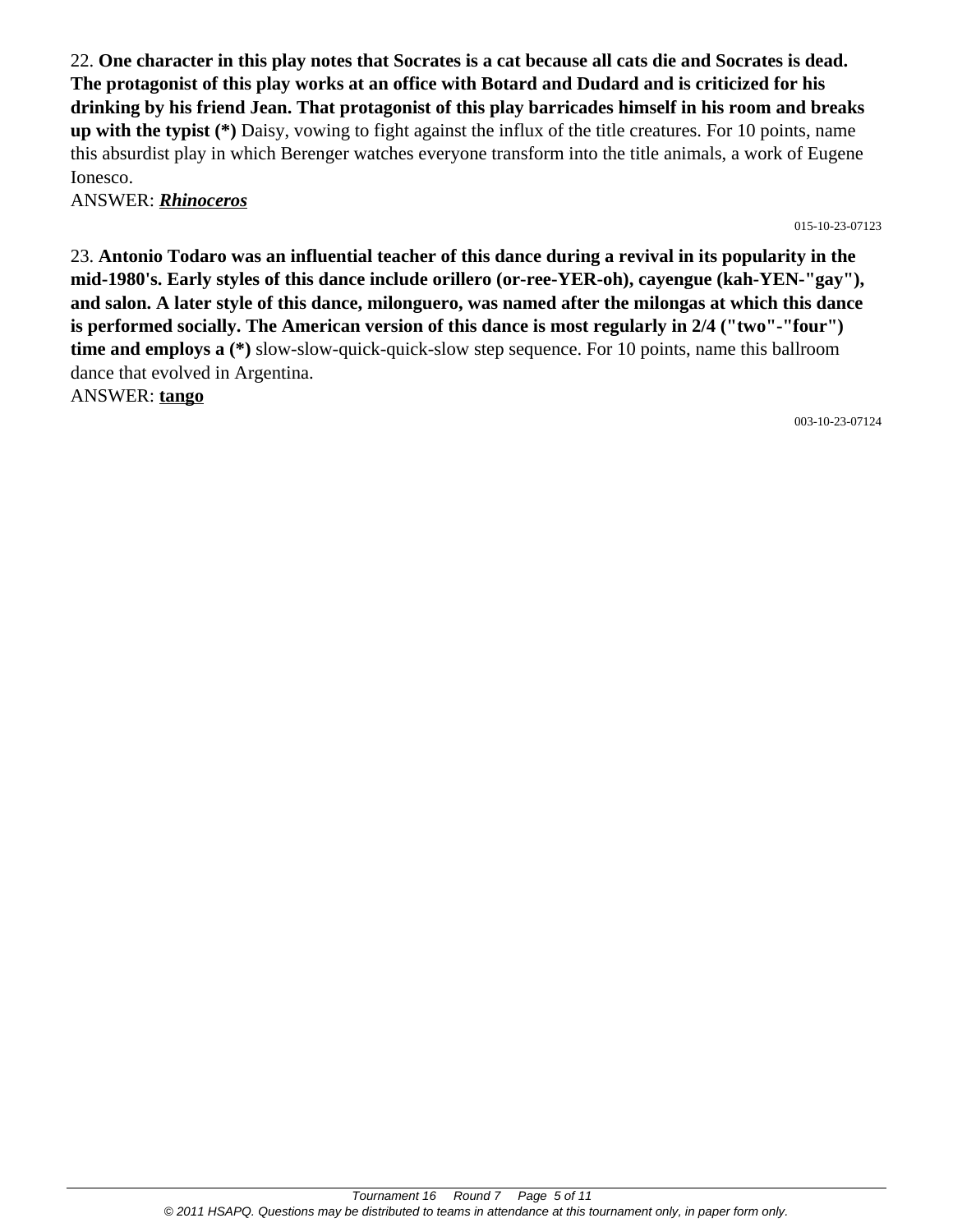

1. It was written by a man who had been attempting to integrate lunch counters along with Abraham Lincoln Woods and six others. For 10 points each:

[10] Name this 1963 reply to a group of clergymen who condemned the campaign, which discusses "just and unjust laws" and notes "oppressed people cannot remain oppressed forever."

ANSWER: the **Letter** from **Birmingham Jail** [accept reasonable equivalents]

[10] This writer of the Letter from Birmingham Jail gave his "I Have a Dream" speech later that year. ANSWER: Martin Luther **King**, Jr.

[10] King was again confronted by Alabama police in 1965, while leading a march to Montgomery from this small town. Police beat marchers on the Edmund Pettus Bridge.

#### ANSWER: **Selma**

019-10-23-07201

2. An early writer who worked in this country was Ibn al-Nafis. For 10 points each:

[10] Name this country whose literary works, such as the *Book of the Dead*, were often written on papyrus. ANSWER: Arab Republic of **Egypt**

[10] This Nobel-winning Egyptian author is best known for his Cairo Trilogy, including the novels *Palace Walk* and *Palace of Desire*.

ANSWER: Naguib **Mahfouz**

[10] The third novel in the Cairo Trilogy is this novel named after a street in Cairo.

ANSWER: *Sugar Street* [or *El-Sukkareyya*]

040-10-23-07202

3. Answer the following about genetic experiments for 10 points each.

[10] In this kind of cross, an individual with a dominant phenotype is crossed with an individual with a recessive phenotype to find out whether the individual is homozygous or heterozygous.

#### ANSWER: **test** cross

[10] This other kind of cross takes place between two double heterozygotes; the children show phenotypes in a 9:3:3:1 ratio.

### ANSWER: **dihybrid** cross

[10] The results of both the test cross and dihybrid cross can be predicted using one of these geometric constructs developed in 1905 by a British geneticist.

### ANSWER: **Punnett square**s

003-10-23-07203

4. Answer some questions about the Gospels, for 10 points each.

[10] This is the last of the four canonical gospels, and was probably written in the late first century by its namesake apostle.

ANSWER: Gospel According to **John**

[10] The other three canonical gospels are collectively known by this name because of the similarities between them.

ANSWER: **Synoptic** Gospels

[10] This controversial Gnostic gospel was translated in 2006 by Rodolphe Kasser.

ANSWER: Gospel of **Judas**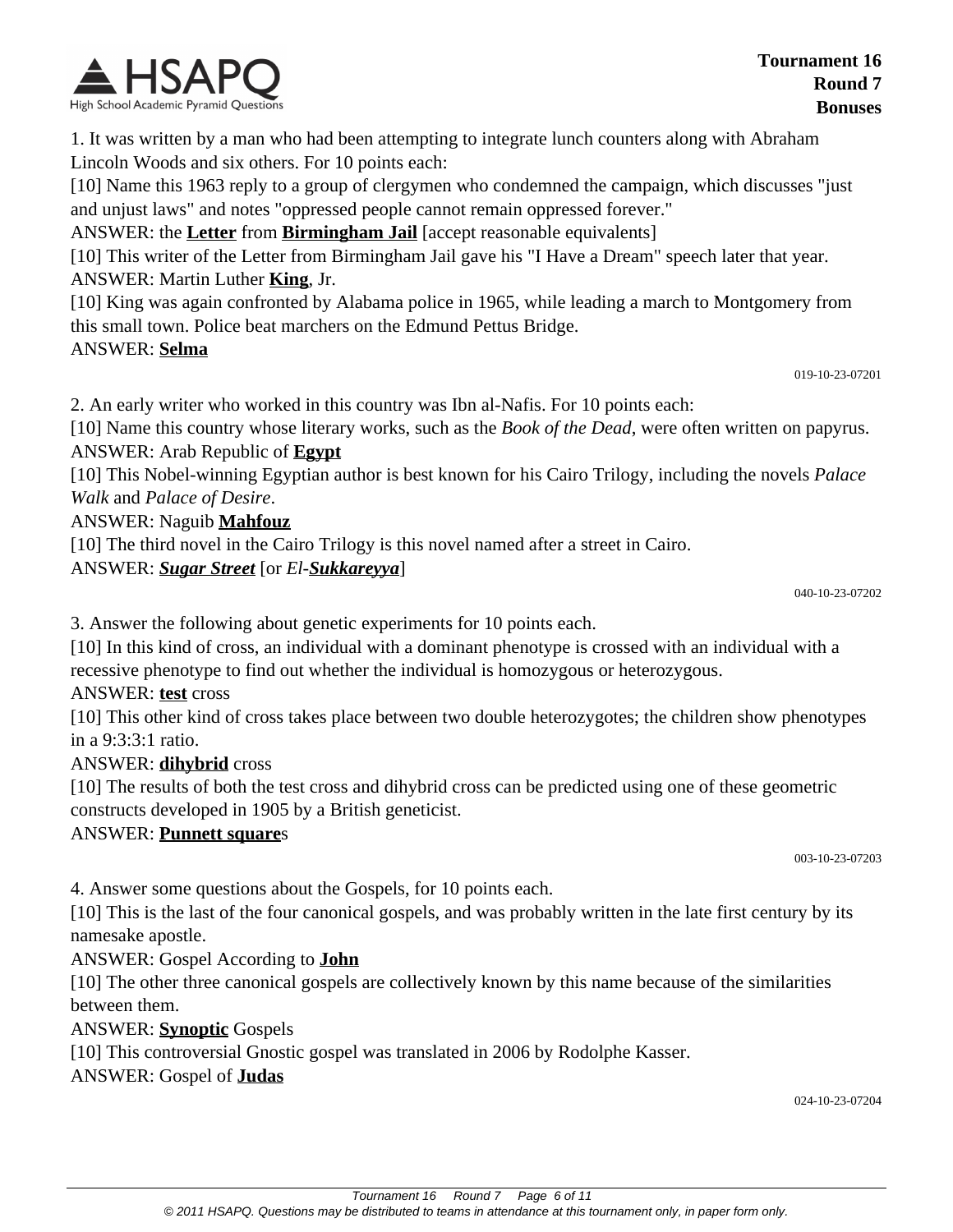5. An eight-atom ring of this structure can form either monoclinic or rhombic crystals. For 10 points each: [10] Name this atom found just below oxygen on the periodic table.

ANSWER: **sulfur** [or **S**]

[10] In this reaction, rubber polymers are cross-linked through heat and the addition of sulfur to form stronger materials.

ANSWER: **vulcanization** [accept word forms]

[10] Disulfide bridges, part of the secondary structure of proteins, are caused by linkages between the sulfur atoms in two molecules of this amino acid.

ANSWER: **cysteine** [or **Cys**; or **C**]

003-10-23-07205

6. The opening of one song from this suite may have derived from the process of tuning the Hardanger fiddle. For 10 points each:

[10] Name this suite of incidental music for a Henrik Ibsen play, which begins with the song "Morning Mood" and also contains "In the Hall of the Mountain King."

ANSWER: *Peer Gynt Suite, No. 1*

[10] The *Peer Gynt* Suite was written by this Norwegian composer, whose Funeral March was composed to commemorate the death of Rikard Nordraak.

### ANSWER: Edvard **Grieg**

[10] This set of sixty-six short piano works published across ten different books includes songs such as "Arietta," "March of the Trolls," and "Wedding Day at Troldhaugen."

## ANSWER: *Lyric Pieces*

003-10-23-07206

7. This husband of Theodora put down the Nika revolts with the help of his general Belisarius. For 10 points each:

[10] Name this "great" Byzantine emperor whose legal reforms were implemented by Tribonian. ANSWER: **Justinian** the Great [or **Justinian** I; Flavius Petrus **Sabbatius**; or Favius Anicius **Justinian**us

Magnus]

[10] Justinian ruled the Byzantine Empire from Constantinople in this modern-day Eurasian country. The Ottomans under Mehmed II conquered it in 1453, and Ataturk declared it a republic with capital Istanbul in 1923.

ANSWER: Republic of **Turkey** [or **Turkiye** Cumhuriyeti]

[10] Another Byzatine emperor was this man, who lost the Battle of Trajan's Gate to the Bulgarian Samuel, but then blinded 15,000 of Samuel's kinsmen at Kleidion, leading to his nickname.

#### ANSWER: **Basil the Bulgar-Slayer** [or **Basil II**; or **Basil the Young**; or **Basileios II**; or **Basileios Boulgaroktonos**; prompt "Basil"]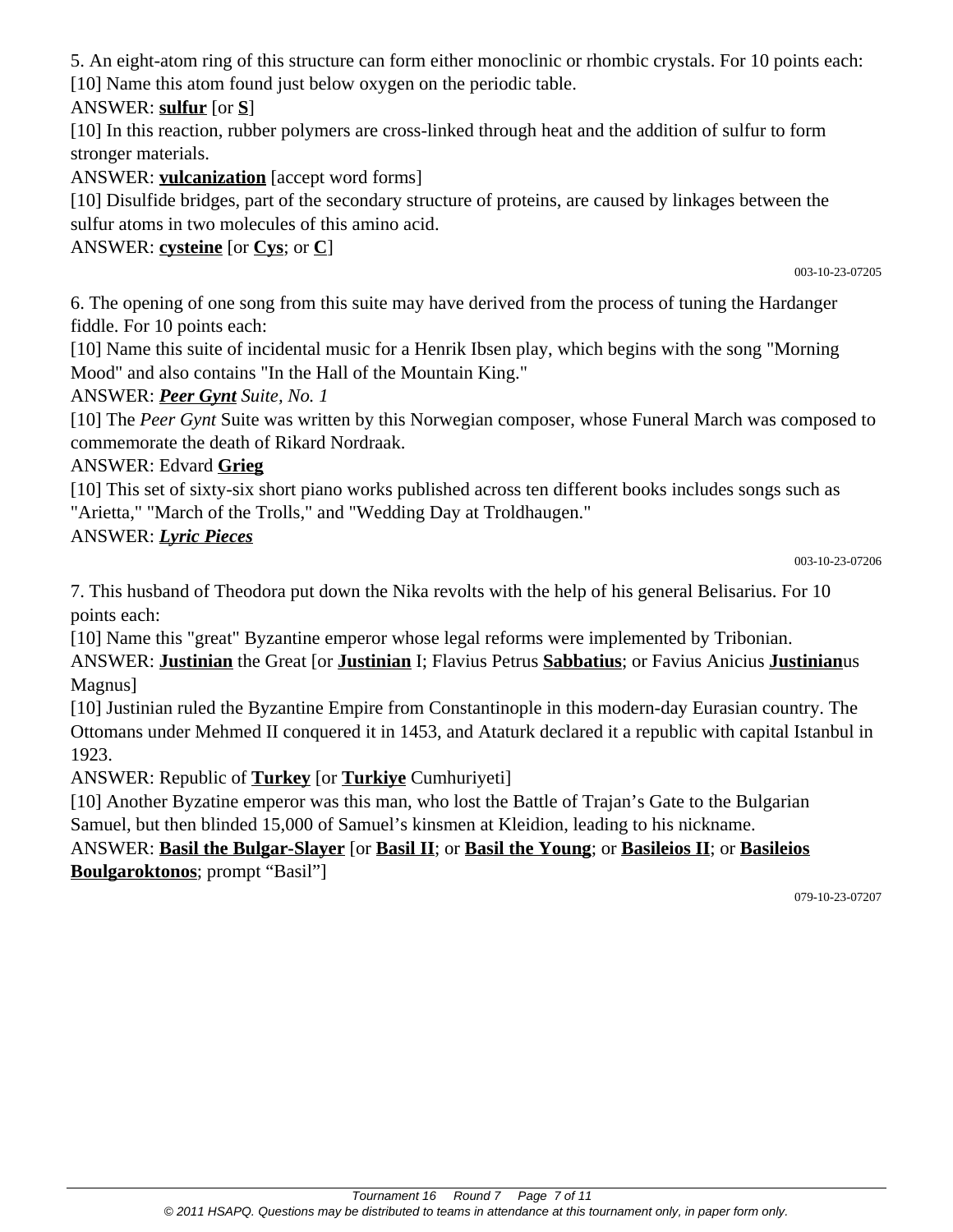8. Many of the pieces in this series are long, curved, thin sculptures, and while roughly half were done in marble, the best known version is bronze. For 10 points each:

[10] Name this work, which depicts the movement of one of the titular animals, and was taxed by U.S. Customs because they didn't realize it was art.

### ANSWER: *Bird in Space*

[10] This Romanian sculptor executed the *Bird in Space* as well as *Sleeping Muse* and *Princess X*. ANSWER: Constantin **Brancusi** (bran-COO-see)

[10] This other Brancusi sculpture, found at Targu Jiu (TEAR-gyoo zhou), was originally designed as part of a monument to World War One casualties along with his *Table of Silence* and *Gate of the Kiss*. It consists of seventeen and a half stacked units.

ANSWER: *Endless Column*

040-10-23-07208

9. Frank Lautenberg is currently the oldest member of the United States Senate. For 10 points each: [10] Lautenberg represents this state, which is also represented by Bob Menendez.

### ANSWER: **New Jersey**

[10] New Jersey is currently governed by this Tea Party favorite. He received some blame after New Jersey lost out on federal Race to the Top education grants, and he previously served as United States Attorney. ANSWER: Chris **Christie**

[10] Chris Christie defeated this incumbent in 2010 for the governorship. A former CEO for Goldman Sachs, as a senator, this man co-authored the Sarbanes-Oxley Act.

### ANSWER: John **Corzine**

030-10-23-07209

10. He was born in Europe in 1951 and known for a curveball that helped him lead the Pirates to a World Series title in 1979. For 10 points each:

[10] Name this Dutch born pitcher who was inducted into the Baseball Hall of Fame in 2011.

## ANSWER: Bert **Blyleven**

[10] Among the people not voted in were this admitted steroids user and former Cardinals and Athletics player broke Roger Maris's record by hitting seventy home runs in 1998.

## ANSWER: Mark **McGwire**

[10] Another player who missed out was Barry Larkin, who played shortstop for this team from 1986 to 2004. They traded Adam Dunn to the Nationals and were led by Joey Votto in 2010.

ANSWER: Cincinnati **Reds** [or **Cincinnati** Reds]

015-10-23-07210

11. These paintings include one of a goat sitting in shadow while a circle of women looks on in fear. For 10 points each:

[10] Name these works, housed in the House of the Deaf Man, which include *Witches' Sabbath* and *Saturn Devouring his Son*.

## ANSWER: **Black Paintings** [or **Pinturas negras**]

[10] This painting, which is paired with *Charge of the Mamelukes*, shows a Christ-like figure in white holding up his hands before Napoleon's forces execute him and his comrades.

## ANSWER: *The Third of May, 1808* [or *El Tres de Mayo de 1808 en Madrid*]

[10] This Spanish painter is attributed with painting *The Colossus*, in addition to creating the Black Paintings and the *Third of May, 1808.*

ANSWER: Francisco José de **Goya** y Lucientes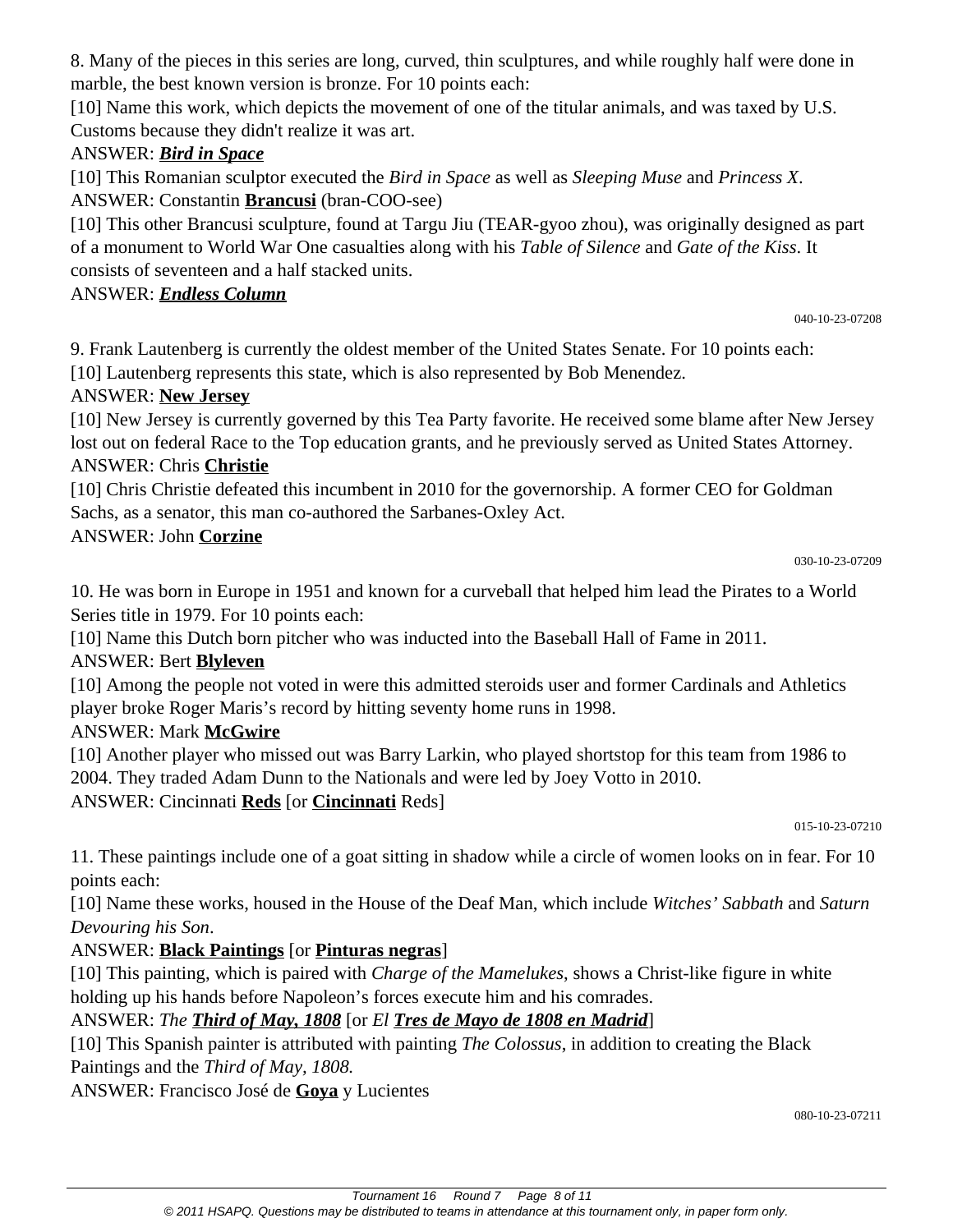12. In the 1950s, a series of dams on the Old River cut off this river from the Mississippi, of which it used to be a tributary. For 10 points each:

[10] Name this long river, which forms most of the border between Texas and Oklahoma and runs through Louisiana to the Gulf of Mexico.

ANSWER: **Red** River of the South

[10] This Louisiana city sits across the Red River from Bossier City. It is named for the man who broke up the Great Raft, a 165-mile-long logjam that blocked the Red River in the nineteenth century.

## ANSWER: **Shreveport**

[10] Shreveport is the center of a region named for Texas, Oklahoma, and this other state on the Red River's course, which is also the home to Hot Springs, Fort Smith, and Little Rock.

## ANSWER: **Arkansas**

019-10-23-07212

13. Let's go on a journey with a Greek hero. For 10 points each:

[10] Name this son of Aegeus whose trek to Athens resulted in him battling all sorts of bad guys such as the robbers Sinis and Sciron as well as the nefarious "clubber" Periphetes.

### ANSWER: **Theseus**

[10] The best known of the bandits is this bad guy who made travelers fit his bed by stretching them or cutting off their feet. Theseus turned the tables on this guy, though.

### ANSWER: **Procrustes**

[10] Theseus' best known exploit involved venturing into the Labyrinth to slay this half-man, half-bull monster on the island of Crete.

#### ANSWER: **Minotaur**

14. This empire was established after a victory over the Susu ruler Sumanguru at the Battle of Kirina. For 10 points each:

[10] Name this West African empire started by Sundiata Keita.

ANSWER: **Mali** Empire

[10] This mansa of Mali went on a luxurious hajj to Mecca that flooded the gold market of Cairo.

### ANSWER: Mansa **Musa** I [or Kankan **Musa**]

[10] This other West African empire co-existed with the Mali Empire and was ruled for a time by Sonni Ali.

## ANSWER: **Songhai** Empire

023-10-23-07214

15. Name some American playwrights, for 10 points each.

[10] This author of *Who's Afraid of Virginia Woolf?* more recently wrote *The Goat; or, Who Is Sylvia?*. ANSWER: Edward Franklin **Albee** III

[10] This playwright wrote about a group of friends who plan to steal a coin collection in *American Buffalo*. He also wrote *Glengarry Glen Ross*.

## ANSWER: David Alan **Mamet**

[10] This playwright wrote a cycle of ten plays, each set in a different decade, called the Pittsburgh Cycle. ANSWER: August **Wilson**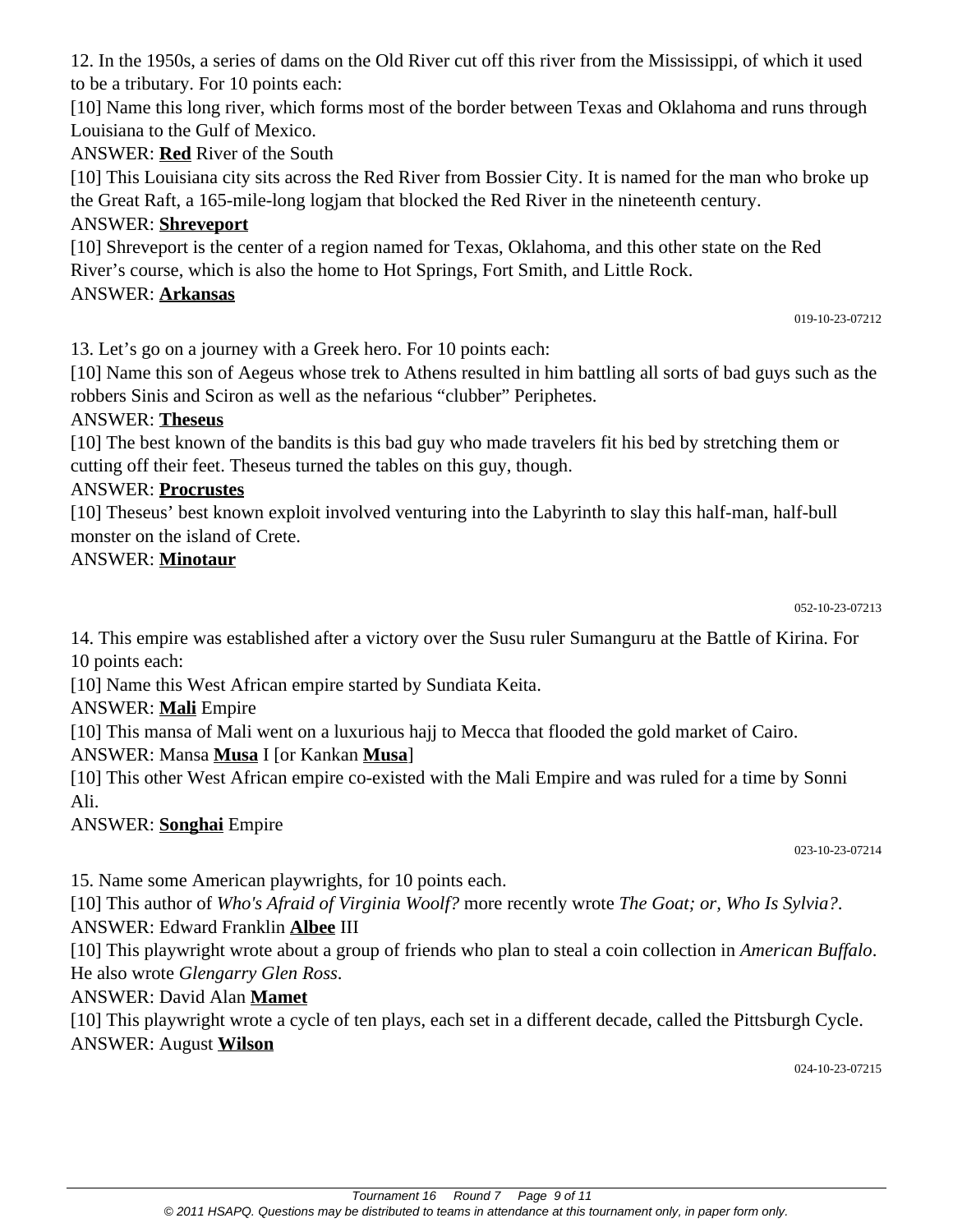16. The title object is thrown into the Neva (NEE-vuh) River before being found by the barber Yakovlev. For 10 points each:

[10] Name this Russian short story in which the title object separates from Kovalyov.

ANSWER: "The **Nose**" [or "**Nos**"]

[10] "The Nose" was written by this Russian author who also wrote a novel in which Pavel Chichikov purchases the title *Dead Souls*.

## ANSWER: Nikolai **Gogol**

[10] Gogol wrote this short story in which a civil servant named Poprischin loves his boss's daughter, discovers love letters written by dogs, and thinks himself the king of Spain.

ANSWER: "**Diary of a Madman**" [or "**Zapiski Sumasshedsheg**"; accept close translations]

079-10-23-07216

17. One early example of these is the Sierpinski carpet. For 10 points each:

[10] Name these self similar shapes instances of which include the Mandelbrot set and the Menger Sponge. ANSWER: **fractal**

[10] The self similar nature of fractals means that they lend themselves to this type of definition, where an instance is defined in terms of a smaller or equal instance of the type.

# ANSWER: **recursive** definition [or **recursion**]

[10] This fractal is found by taking the closed interval removing the open middle third interval and then repeating the process on the newly created closed intervals indefinitely.

## ANSWER: **Cantor set**

18. The title character is loved by Lord Darlington, who professes that he will be leaving the country in a short time after he perceives his love to be spurned. For 10 points each:

[10] Name this Oscar Wilde play in which an object left behind in a room may condemn its title character, who is herself suspicious of her husband's activities, to charges of unfaithfulness.

## ANSWER: *Lady Windermere's Fan*

[10] This character from *Lady Windermere's Fan* is originally the woman that Lady Windermere thinks her husband is having an affair with; little does she know that she is her mother.

## ANSWER: Mrs. **Erlynne**

[10] This other Oscar Wilde play features the concept of bunburying, or creating a fake alias to give oneself a reason to get around societal obligations. Its characters include Jack Worthing and a ward named Cecily. ANSWER: *The Importance of Being Earnest*

040-10-23-07218

19. Charles de Lannoy's troops broke through the walls of Mirabello, drowning many French in the Ticino River. For 10 points each:

[10] Name this final battle of the Italian War of 1525, in which the Spanish defeated the French under Francis I and made them sign the Treaty of Madrid.

## ANSWER: Battle of **Pavia**

[10] The Battle of Pavia was won by this Spanish king and Holy Roman Emperor, who attempted to deal with the Protestant Reformation by convening the Diet (DEE-it) of Worms (VURMZ).

ANSWER: **Charles V** [or **Karl V**; or **Charles I of Spain**; or **Carlos I of Spain**; or **Carlos I de España**; prompt on **Charles**; prompt on **Karl**; prompt on **Carlos**]

[10] Charles V ensured the rule of this dynasty in Italy with his victory at Pavia. Charles was himself a member of this notoriously inbred family that ruled much of central Europe.

## ANSWER: **Habsburg** [or **Hapsburg**]